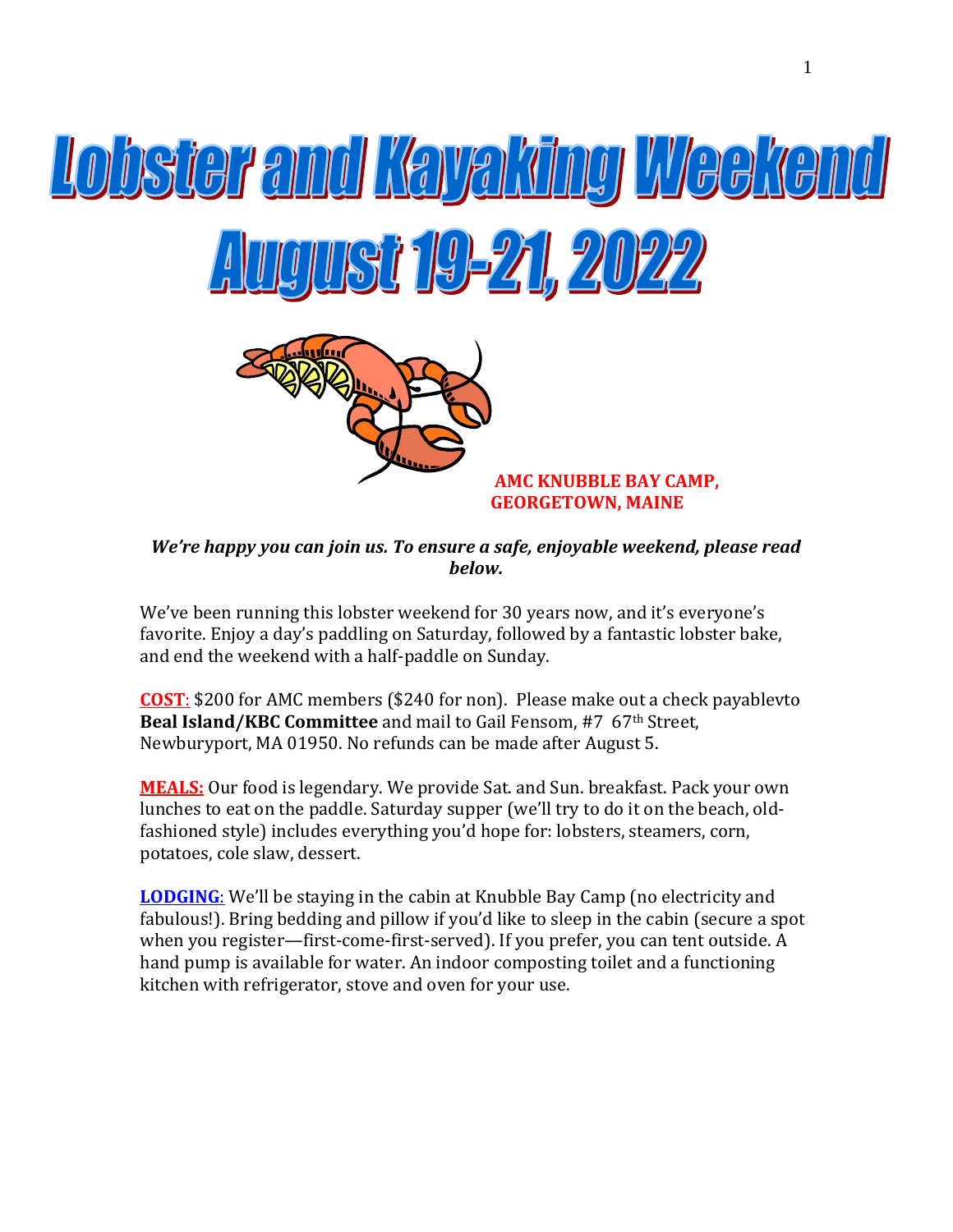#### **PADDLING LEVELS: PLEASE READ BEFORE REGISTERING**

This event is organized and managed by a volunteer committee of AMC with sea kayaking experience and knowledge of the area. Safety is our primary concern, so please assess your skills honestly.

This weekend is open to Level 1, 2, and 3 paddlers. You must have experience paddling in a sea (not lake) kayak in tidal (not fresh) water, and must be able to do a wet exit.

Level 1: Advanced Beginner Level 2: Intermediate Level 3: Advanced

| Trip Ranges and                | Level 1       | Level 2         | Level 3       |
|--------------------------------|---------------|-----------------|---------------|
| Approximate/Possible           |               |                 |               |
| <b>Maximum Conditions</b>      |               |                 |               |
| Trip Distance (miles)          | $5 - 7$       | $8 - 13$        | 14-22         |
| Time on Water (hours)          | $3-4$         | $4 - 5$         | $5 - 7$       |
| Time Between Breaks (hours)    | up to $1.5$   | up to 2         | up to $2.5$   |
| Avg. Paddling Speed            | $1.5 - 2.5$   | $2 - 3$         | $3-4$         |
| (knots/hour)                   |               |                 |               |
| Wind Speed (knots)             | < 10          | < 15            | < 20          |
| Waves (feet)                   | < 1.5         | $<$ 3           | < 5           |
| <b>Typical Current (knots)</b> | $\leq 1$      | < 2             | $<$ 3         |
| Distance from shore (miles)    | < 0.5         | < 1             | < 2           |
| Minimum Rescue Skills          | wet exit      | all Level $1 +$ | all Level 2 + |
| and [desired]                  | [assisted re- | [self rescue]   | [in rough]    |
|                                | entry         | [rescue]        | seas]         |
|                                |               | others]         | [towing]      |

#### **BOAT REQUIREMENTS:**

- Ocean kayaks, rather than lake-type recreation boats, are required
- Minimum boat length 14 feet, with cockpit and front and rear bulkheads (no sit-on-tops) and non-stretch perimeter deck lines
- **KAYAK RENTAL:** A bona fide sea kayak is required. If you need one, a local outfitter can rent you everything you need (boat, sprayskirt, paddle, vest), and will deliver to the camp and pick up afterwards. Call Seaspray Kayaking at 207-404-1100, or [www.seaspraykayaking.com](http://www.seaspraykayaking.com/) Make sure you say you are on the AMC trip at Knubble Bay Camp and they'll give you a discount.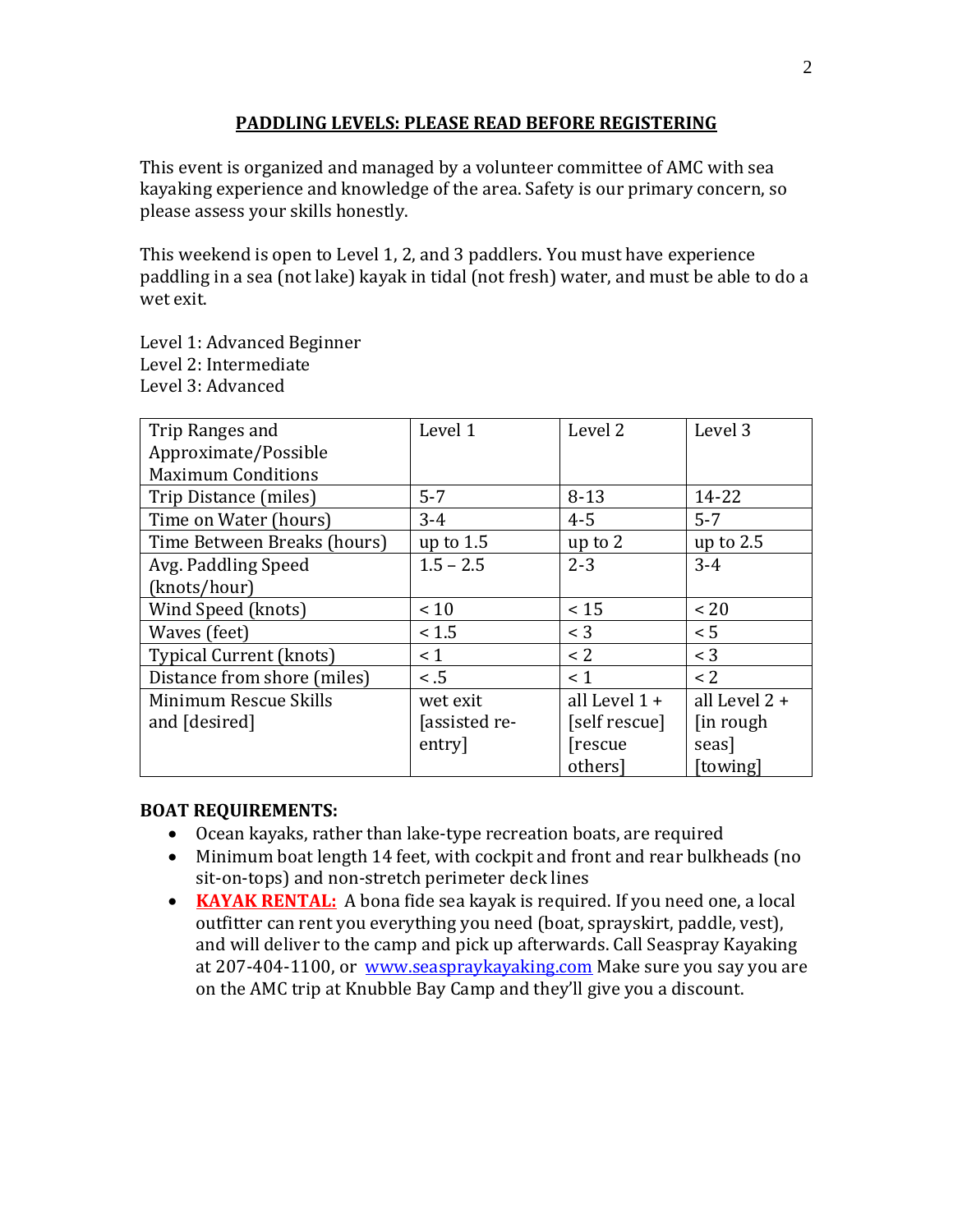**FRIDAY:** Folks usually show up late Friday afternoon or evening. Someone will be at the cabin to greet you. Supper's on your own. There are many places to eat in Bath and Georgetown. The cabin has a functioning kitchen with limited space for guests' food (bring a cooler?).

**SATURDAY:** We'll cook you a great breakfast, and head out for a paddle in the Sheepscot River/Reid State Park area. Depending on participant makeup, we'll split into different level/interest groups—all lead by experienced kayakers.

We'll stop on a beach or island for a bring-your-own lunch, and then paddle until afternoon, return to Knubble Bay Camp, clean up (bring a sun shower!) and then enjoy a happy hour while supper is prepared.

**SUNDAY:** After another wonderful breakfast, we'll paddle until around noon before packing for home.

# **WHAT YOU SHOULD BRING:**

- ❑ A sea kayak, sprayskirt, whistle and flotation vest. Spare paddle, if you have one
- ❑ Bedding. Tenting gear if you plan to sleep outside in your tent
- ❑ Flashlight, bug repellent, sunscreen, sunglasses, rain gear
- ❑ Wet or drysuit good ideas but not required. No paddling in cotton clothing
- ❑ A dry bag of extra clothes (fleece/poly) to stow in your kayak
- ❑ Drinking water, if you don't want our water
- ❑ Snacks and drinks to share, musical instruments
- ❑ Lunches for Saturday and Sunday
- ❑ If you'd like, a solar shower

## **WHAT YOU SHOULD LEAVE BEHIND:**

❑ Nothing but the memory of a great time in a great place. Please practice carry-in, carry-out, and bring home your own trash.

# *(This is an AMC weekend. Please offer to assist in meal preparation and cleanup.)*

## **DIRECTIONS TO KNUBBLE BAY CAMP, GEORGETOWN, ME**

**Follow US Rt. 1 through Bath, across the Kennebec River Bridge.** 

- **Keep in the right-hand lane, and turn RIGHT just after the bridge onto Rt. 127, toward Reid State Park**
- **LEFT onto Rt. 127**
- **Travel 5.8 m. and turn LEFT onto ROBINHOOD RD. (Look for antlers on a garage)**
- **Travel 1 m. and take a sharp LEFT onto WEBBER RD. at the meetinghouse (It sneaks up on you)**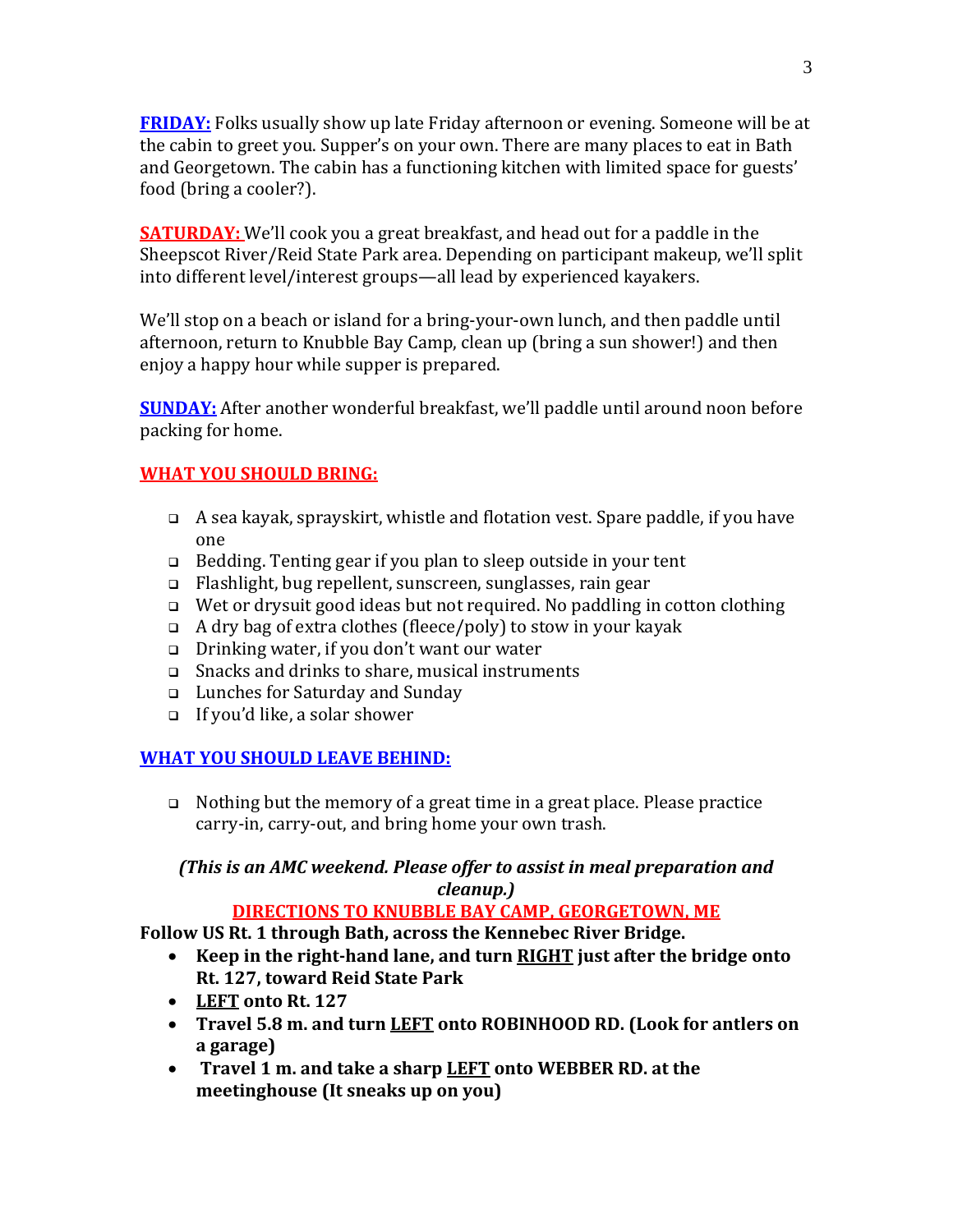- **Travel 1.2 m. and take first RIGHT turn onto JEWETT RD. (AMC sign)**
- **Travel until you're sure you're lost, taking a RIGHT at each fork. The last fork is at the sign indicating the end of the town road**
- **Turn LEFT at the AMC sign to KNUBBLE BAY CAMP (#144)**

#### **The address is 144 Jewett Road, Georgetown, Maine.**

#### **APPALACHIAN MOUNTAIN CLUB VOLUNTEER CAMPS & CABINS COVID-19 WARNING & ACKNOWLEDGMENT AND ASSUMPTION OF RISKS & RELEASE AND INDEMNITY AGREEMENT INTRODUCTION PLEASE CAREFULLY READ THIS DOCUMENT CAREFULLY BEFORE SIGNING.**

All participants must sign this Document. For participants under 18 yrs. of age (hereafter sometimes 'minor' or 'child'), one or both parent/s or guardian/s (hereafter collectively 'parent/s') must also sign. In consideration of the services of the Appalachian Mountain Club, Inc., a charitable, not-for-profit corporation, organized and existing under the laws of Massachusetts, and its chapters, including all officers, employees, representatives, agents, independent contractors, volunteers (including leaders and co-leaders), members and all other persons or entities associated with it (collectively referred to in this Document as 'AMC'), I (participant and parent/s of a minor participant), acknowledge and agree as follows: COVID-19 Warning The World Health Organization has declared the novel coronavirus, COVID-19, as a worldwide pandemic. COVID-19 is extremely contagious and is believed to spread mainly from person-to-person contact as well as through airborne particles. As a result, and in accordance with federal, state, and local regulations, AMC has put in place various preventive measures to reduce the spread of COVID-19. Despite these measures and the best intentions of AMC, AMC cannot guarantee that you will not become infected with COVID-19 as a result of participating in AMC activities. Further, participating in these activities could increase your risk of contracting COVID-19. ACKNOWLEDGMENT AND ASSUMPTION OF RISKS Use of AMC Volunteer-led Camps and Cabins and/or instructional, educational and/or adventure activities (which may be scheduled or unscheduled, supervised or unsupervised and/or occur during free or independent time) occur in a variety of locations in the U.S. and include the 'August Camp' program. Activities may include, but are not limited to hiking, biking, skiing, swimming, maintenance of trails and facilities, canoeing, kayaking, sailing, participant's independent use of AMC cabins or other facilities or use of those facilities in connection with AMC organized trips or activities, and transportation or travel to and from AMC facilities or activities (referred to in this Document as 'activities' or 'these activities'). In all activities, participants share in the responsibility for their own safety. Participants (and parent/s of minors) take responsibility for having appropriate skills, physical conditioning, equipment and supplies for these activities. These activities include inherent and other risks, hazards and dangers (referred to in this Document as 'risks') that can cause or lead to injury, property damage, illness, mental or emotional trauma, paralysis, disability or death to participant or others. Some, but not all of these risks include: hazardous and unpredictable ground, water or weather conditions; misjudgments made by leaders, co-leaders, participants or others; travel in remote areas that can cause delays in transportation, evacuation and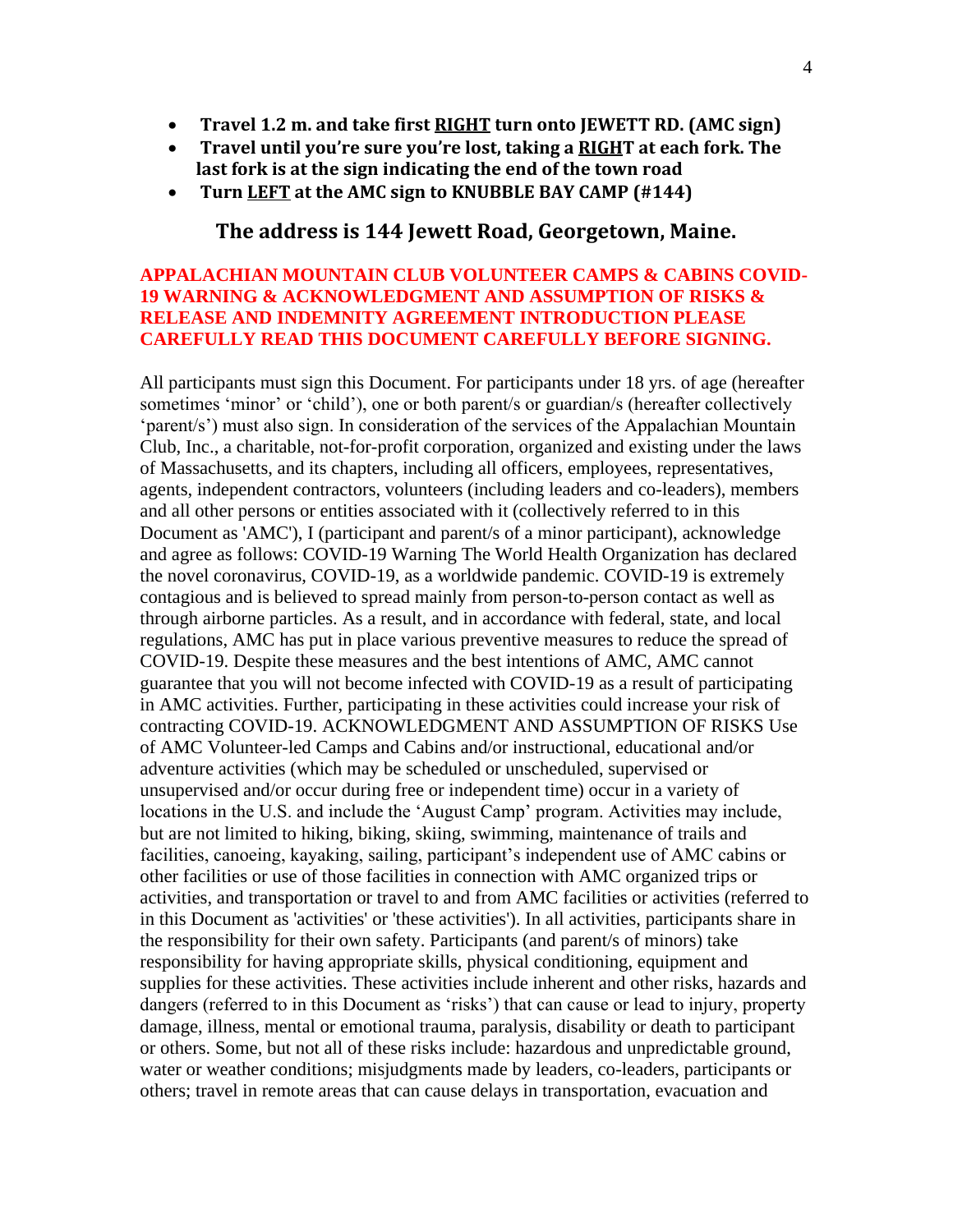medical care; equipment that can fail or malfunction; the potential that the participant or others (e.g. coparticipant, driver, medical and rescue personnel) may act carelessly or recklessly. I understand that AMC cannot assure participant's safety or eliminate any of these risks. Participant is voluntarily participating with knowledge of the risks. Therefore, participant (and parent/s of minors) assume and accept full responsibility for the inherent and other risks (both known and unknown) of these activities, and for any injury, damage, death or other loss suffered by participant, resulting from those risks, and resulting from participant's negligence or other misconduct. By signing this agreement, I (participant and parent/s of a minor participant) acknowledge that I have read the COVID-19 warning above and understand the contagious nature of COVID-19. I voluntarily assume the risk that I may be exposed to or infected by COVID-19 by participating in AMC activities and using any of its facilities or equipment. I understand the risk of becoming exposed to or infected by COVID-19 during AMC activities may result from the actions, omissions, or negligence of myself and others, including, but not limited to, AMC volunteers, leaders, and staff. RELEASE AND INDEMNITY AGREEMENT Please read carefully. This Release and Indemnity agreement contains a surrender of certain legal rights. I (adult participant, or parent/s for themselves and for and on behalf of their participating minor child) agree as follows: (1) to release and agree not to initiate any litigation against AMC, with respect to any and all claims, liabilities, suits or expenses (including attorneys' fees and costs) (hereafter collectively 'claim' or 'claim/s') for any injury, damage, death or other loss in any way connected with my/my child's enrollment or participation in these activities, or use of AMC equipment, facilities or premises. I understand I agree here to waive all claim/s I or my child may have against AMC, and agree that neither I, my child, or anyone acting on my or my child's behalf, will initiate a claim against AMC, as a result of any injury, damage, death or other loss suffered by me or my child; (2) to defend and indemnify ('indemnify' meaning protect by reimbursement or payment) AMC with respect to any and all claim/s brought by or on behalf of me, my child, a family member, a co-participant, or any other person for any injury, damage, death or other loss in any way connected with my/my child's enrollment or participation in these activities or use of AMC equipment, facilities or premises. This Release and Indemnity Agreement includes claim/s resulting from AMC's negligence (but not its gross negligence or intentional or reckless misconduct), and includes claim/s for personal injury or wrongful death (including claim/s related to emergency or medical response, assessment or treatment), property damage, breach of contract or any other claim. I agree that the substantive laws of Massachusetts govern this Document and all other aspects of my relationship with AMC, and that any mediation, suit, or other proceeding must be filed or entered into only in Massachusetts. This Document is intended to be interpreted and enforced to the fullest extent allowed by RMT 10/2020 law. Any portion of this Document deemed unlawful or unenforceable shall not affect the remaining provisions, and those remaining provisions shall continue in full force and effect. Participant and parent/s of a minor participant agree: I have carefully read, understand and voluntarily sign this Document and acknowledge that it shall be effective and binding upon me, my minor children and other family members, and my heirs, executors, representatives and estate. One or both parent/s must sign below for any participating minor (those under 18 years of age).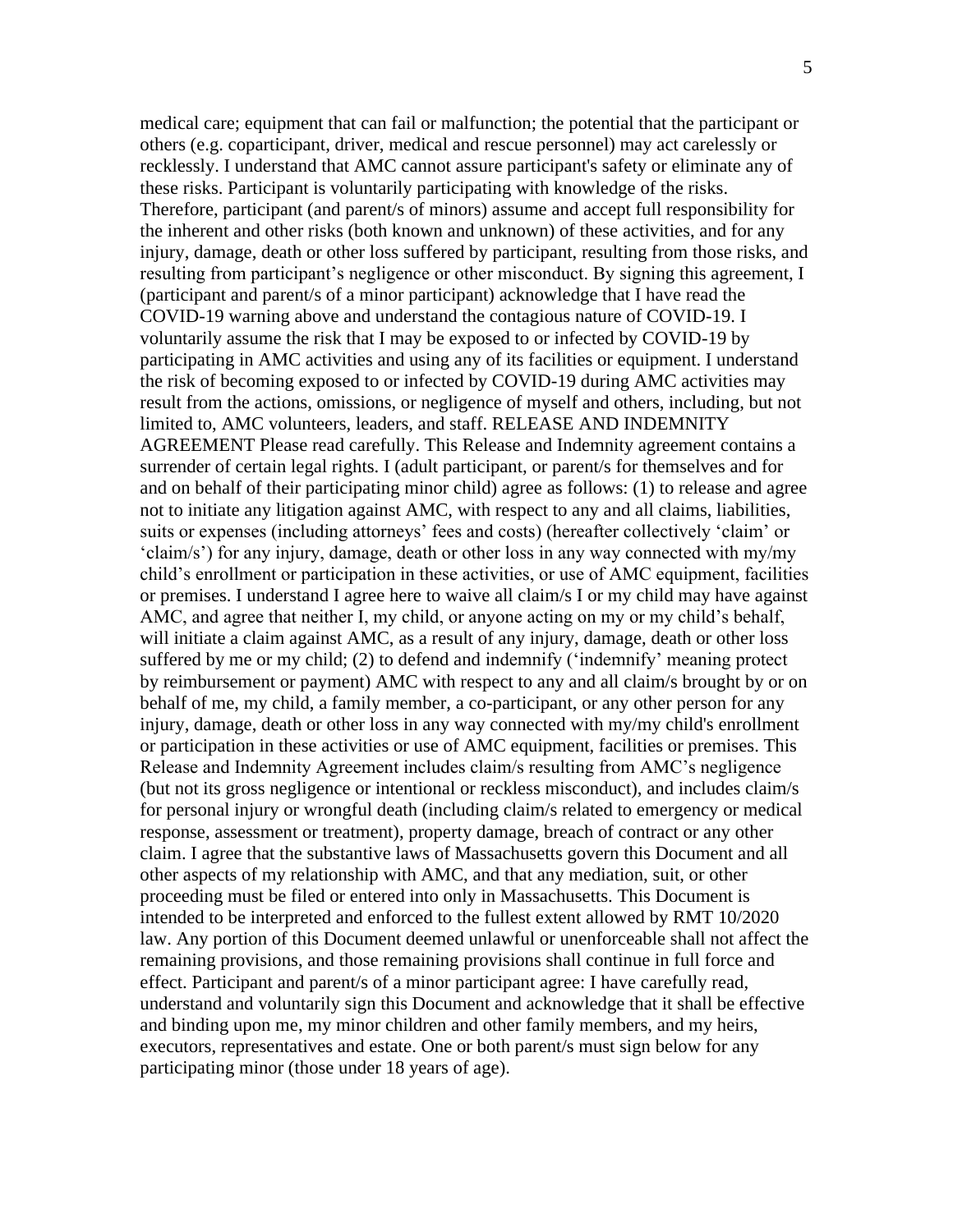# (Please Mail These Last 2 Pages With Payment)

| Participant Signature for AMC Waiver Above                                 | Date |      |
|----------------------------------------------------------------------------|------|------|
|                                                                            |      |      |
| <b>Print Name Here</b>                                                     |      |      |
| For Ages 14-17 Only:                                                       |      |      |
| Parent/Guardian Signature for AMC Waiver Above                             |      | Date |
| Print Name Here                                                            |      |      |
| <b>KNUBBLE BAY CAMP/BEAL ISLAND - LOB 2022</b><br><b>REGISTRATION FORM</b> |      |      |
|                                                                            |      |      |
| <b>DATE OF BIRTH</b>                                                       |      |      |
| <b>ADDRESS</b>                                                             |      |      |
|                                                                            |      |      |
|                                                                            |      |      |
|                                                                            |      |      |
| PHONE (                                                                    |      |      |
|                                                                            |      |      |
| MAY WE PUBLISH PHOTOS OF YOU?_____________ Renting from Seasprary?________ |      |      |